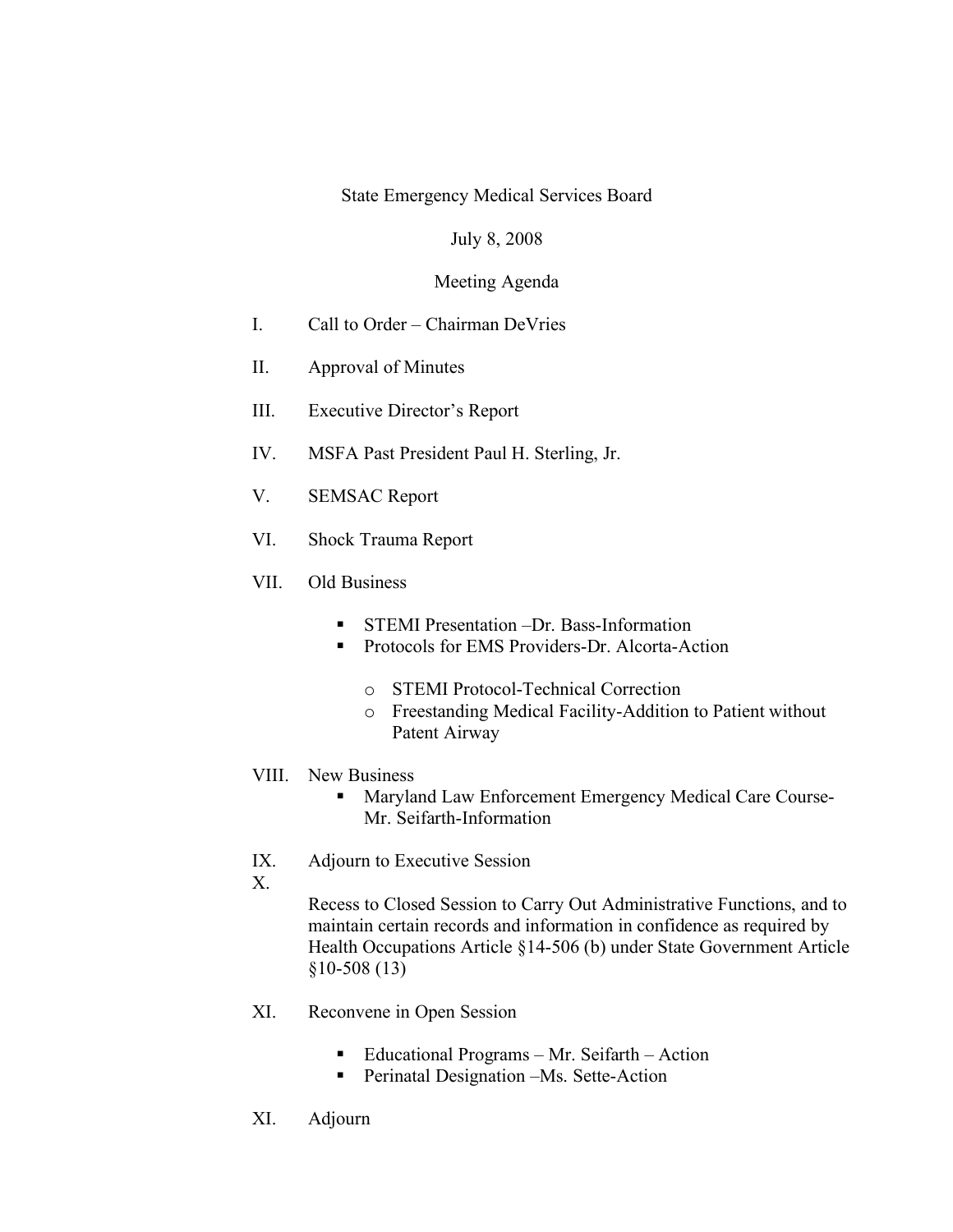### State Emergency Medical Services Board July 8, 2008 **Minutes**

Board Members Present: Donald L. DeVries, Jr., Esq., Chairman; David Fowler, M.D.; Chief Scott Graham; David Hexter, M.D.; Dean E. Albert Reece, M.D., Ph.D.; Sally Showalter; Roger Simonds: Eugene L. Worthington.

Board Members Absent: Victor A. Broccolino; Mary Alice Van Hoy, R.N.

## Others Present:

MIEMSS: Dr. Bass; Ms. Alban; Dr. Alcorta; Mr. Brown; Mr. Dubansky; Mr. Fiackos; Dr. Floccare: Ms. Gainer; Ms. Gilliam: Mr. Hurlock: Ms. Magee; Ms. Myers: Mr. New; l\ir Schaeffer: Mr. Seifarth; Mr. Slack.

OAG: Mr. Magee; Ms. Sette.

Maryland State Firemen's Association: President Frank Underwood; First Vicc-President Roger Powell; Paul Sterling.

Maryland State Police Aviation Command: Major A.J. McAndrcw: Corie Cosgrove; Mike Gartland, Jimmie Meurrens.

R Adams Cowley Shock Trauma Center: John Spearman; Robbie Hartsock; Jim Radcliffe.

## 11\:'fR<>DVCTION

Chairman DeVries called the meeting LO order at 9.10 a.m.

Action: Moved (Dr. Fowler), seconded (Chief Graham), passed unanimously to approve as written the minutes of the May 13, 2008, meeting of the State EMS Hoard.

## EXECUTIVE DIRECTOR'S REPORT

Maryland State Firemen's Association. Dr. Bass congratulated the Maryland State Firemen's Association on their successful Annual Convention. He said that Frank Underwood had been elected President, Roger Powell had been elected first Vice President and Doyle Cox had been elected Second Vice President. He said that he looked forward to working with the new MSFA officers during the upcoming year. Dr. Bass also reported that at the convention, Phil Hurlock had received the Robert H. Shimer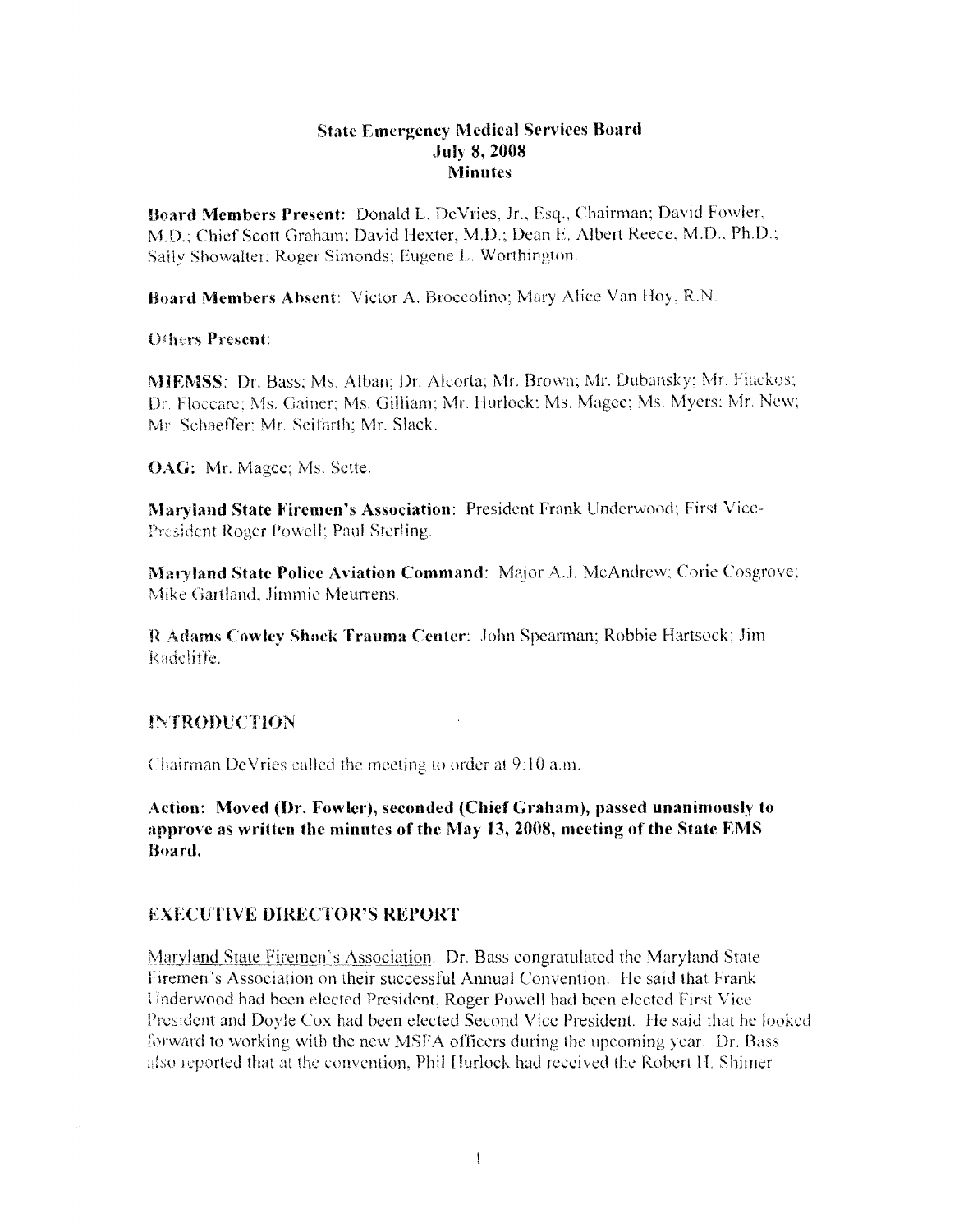Administrator of the Year Award and that Pat Gainer had been inducted into the MSFA Hall of Fame.

700 MHz system. Dr. Bass reported that Governor O'Malley plans to issue an Executive Order next week creating the Maryland Statewide Communications Interoperability Program. Dr. Bass said that the statewide communications interoperability plan will implement efforts to permit seamless communications among emergency first responders, public safety offices and all law enforcement agencies. Ile said that a new statewide 700MHz communications system is incorporated into the plan, as is a statewide computer-aided dispatch / records management system for statewide law enforcement and public safety usage, connectivity for all jurisdictional 9-1-1 centers and hospitals, and other features .

MSP Helicopter Replacement. Dr. Bass said that work was continuing on the efforts associated with the Request for Information.

Maryland Fallen Firefighter's Memorial. Dr. Bass said that the video, "In the Eyes of Glory," which documents the creation and construction of the Maryland Fallen Fircfighter's Memorial was scheduled to air on Maryland Public Broadcasting this evening. He said that the outstanding video had been produced by MIEMSS employee Nando Tosti.

#### **REPORT OF THE STATEWIDE EMS ADVISORY COUNCIL**

No report.

#### **REPORT OF THE R ADAMS COWLEY SHOCK TRAUMA CENTER**

Mr. Spearman provided an end-of-fiscal-year report to the Board. He said that total admissions for the fiscal year were slightly ahead of FY07, and that actual admissions were slightly less than the number budgeted. He said that with the exception of November and December, the number of beds occupied by month exceeded 90. I le reported that the number of operating room cases were slightly behind the number last year. Mr. Spearman concluded his reported by summarizing the efforts of the STC in providing a relief medical team to assist in the aftermath of the earthquake in China on May  $12^{th}$ . He said that several physicians and an ICU / CC nurse had traveled to China to provide assistance in dealing with earthquake victims who had been severely injured.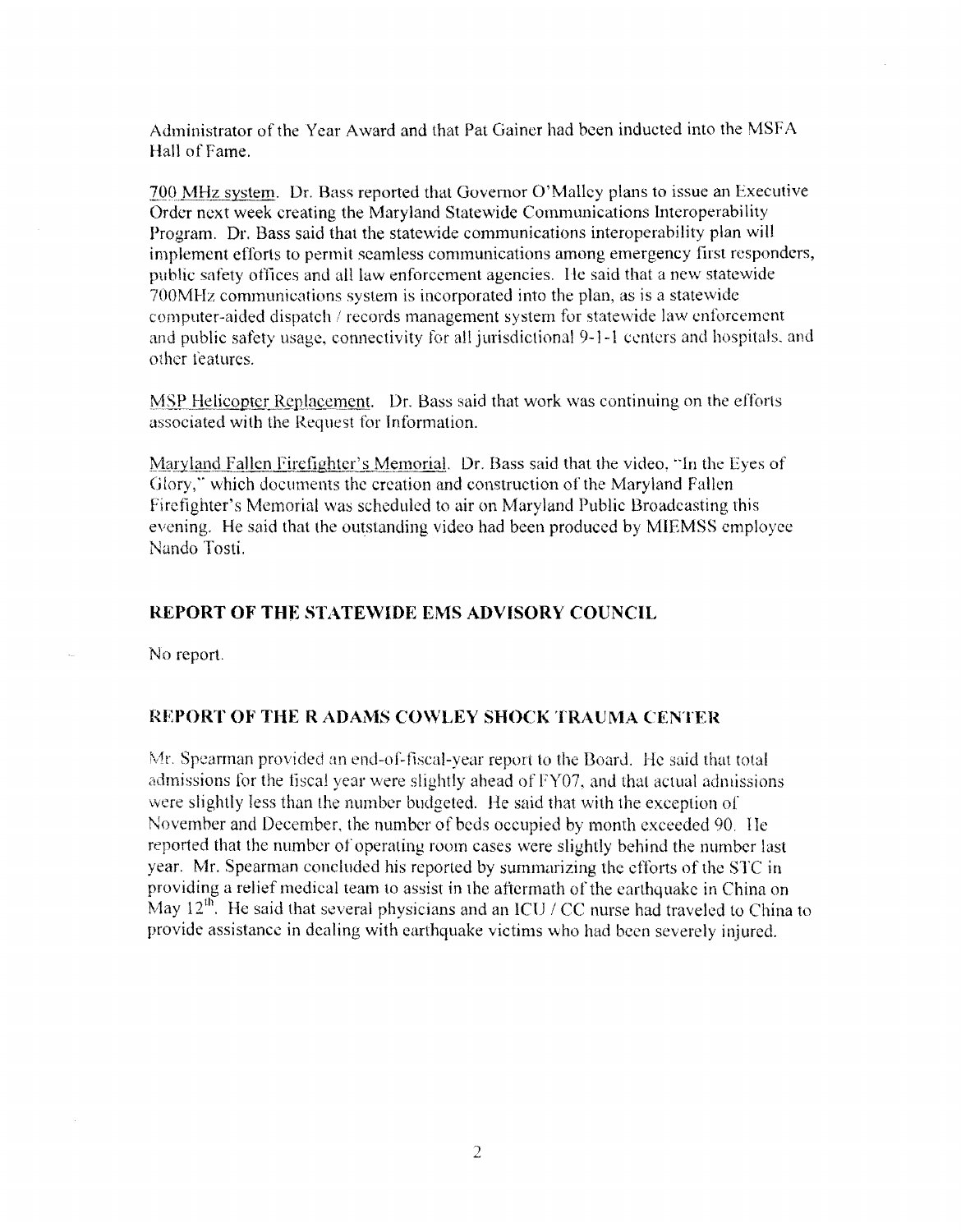## **OLD BUSINESS**

STEMI Presentation. Dr. Bass provided a briefing and update to the Board on the development of the STEMI System. He said that in 2003, a Maryland Health Care Commission Task Force recommended that MIEMSS develop a system to address the care of patients with acute ST segment elevation myocardial infarction (STEM]) and transport of those patients to facilities capable of providing primary percutaneous coronary intervention (PCl). He said that this recommendation was based on developing scientific evidence regarding the safety and effectiveness of PCI. He said that the recommendation was approved by the Maryland Health Care Commission and incorporated into the State Health Plan for Facilities and Services-Cardiac Surgery and Percutaneous Coronary Intervention Services COMAR 10.24. 17. He noted that in 2007, an American Heart Association Task Force, using an evidenced-based approach, also recommended that communities develop STEMI systems that are capable of identifying patients with acute STEMI in the field through the use of 12 lead EKGs by EMS and transporting them to facilities that provide primary PCI.

Dr. Bass said that EMS jurisdictions in Maryland have been developing the capability to acquire 12 leads in the field since the mid 1990's and currently all jurisdictions are doing 12 leads in the field. He said that EMS systems in Boston and more recently in southern California are now successfully triaging STEMI patients to primary PCI centers.

Dr. Bass said that time-to-balloon treatment was a key issue; consequently, a STEMI system must ensure that patients needing primary angioplasty are able to access the system and receive treatment within nationally-accepted time standards. Treatment outside those standards is associated with increasing mortality. Consequently, the STEMI system needed to ensure rapid field identification and hospitals needed to be capable of ensuring that patients receive primary PCT as rapidly as possible after arrival.

Dr. Reece asked whether it was justifiable to transport a STEM I patient to a hospital without surgery-on-site. Dr. Bass responded that the C-PORT study that was conducted in Maryland demonstrated that these patients could be appropriately treated at so-called "waiver hospitals" as long as those hospitals had adequate experience in treating STEMI patients. He also noted that these hospitals would need to have appropriate transfer agreements in place, should the patient need to be transferred to a surgery-on-site hospital. Dr. Bass said that hospital performance was an issue of growing importance and door-to-balloon times were gaining prominence as an indicator of quality. Dean Reece asked about the possibility of a patient receiving primary PCI in combination with thrombolytics. Dr Bass said that research had demonstrated poorer patient outcome when the two therapies were used in combination.

Mr. De Vries said that it was important to achieve consensus on the draft STEMI regulations. He asked what process would be used to achieve consensus. Dr. Bass said that an initial draft of regulations was presented at an MHA meeting that MIEMSS was invited to attend in May 2008. He said that MIEMSS had invited hospitals to a briefing in June 2008 that had been well-attended by hospital administrators, healthcare providers.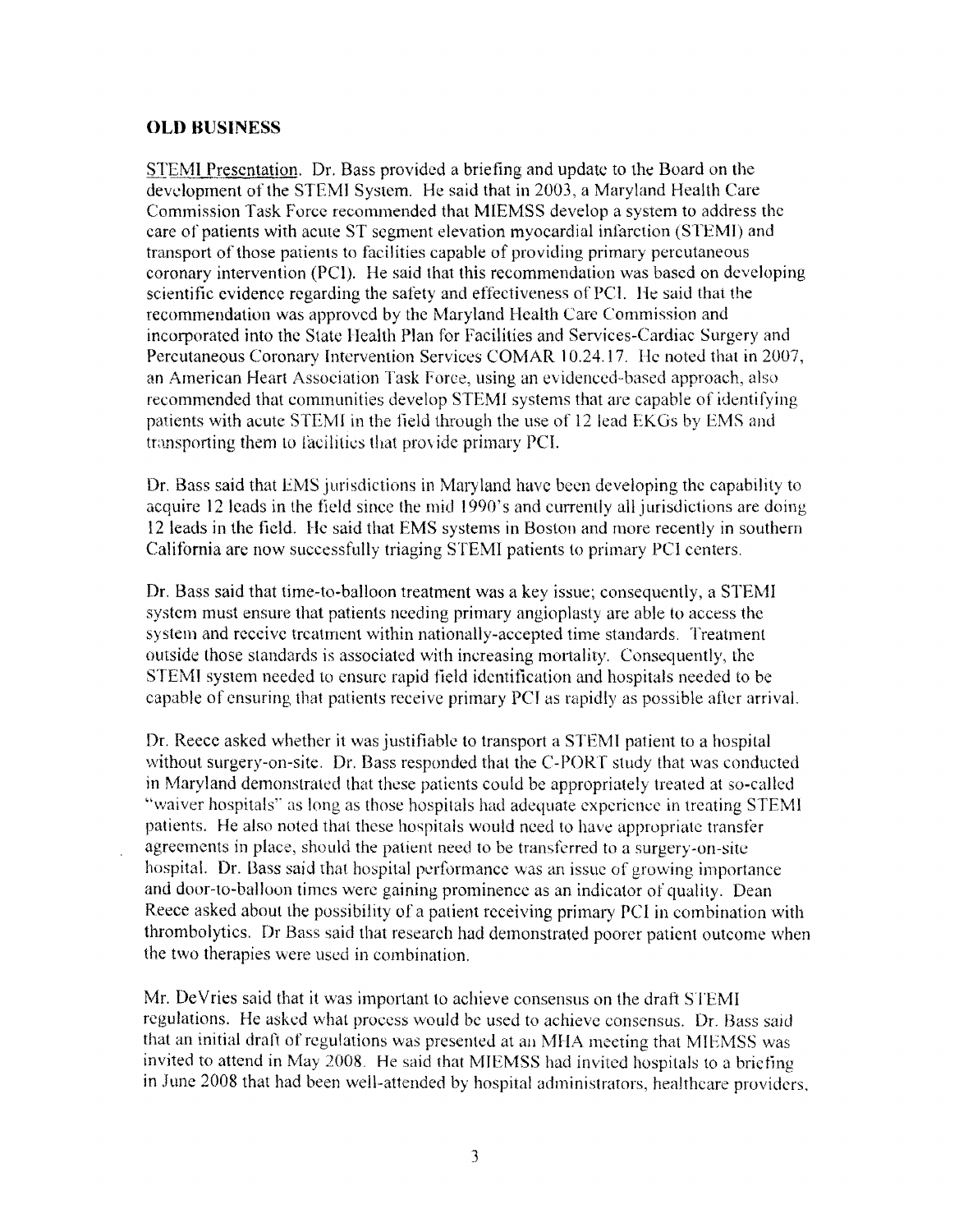state agencies, and national organizations such as the MD Chapter of the American College of Cardiology and the American Heart Association. He said that as a result of these meetings, and in response to informal comments received to date, MlEMSS would soon complete a second draft that would be circulated among interested entities for further discussion.

Protocols for EMS Providers. Dr. Alcorta asked the Board to approval several changes to the current Maryland Medical Protocols for Emergency Medical Services Providers. He asked the Board to make a technical correction to the protocol for ''Cardiac Emergencies: ST Elevation Myocardial Infarction (STEMl)." He said that "New Left" needed to be added to item (c) on page 65, so that, as revised, the item would read: "c) New Left Bundle Branch Block..." Upon the motion of Dr. Hexter, which was seconded by Chief Graham, the Board approved the change to the protocols.

Dr. Alcorta asked the Board to modify the protocol involving patent airway. He said that the term "free-standing medical facility" needs to be added to the protocol since EMS may transport patients to such facilities. Upon the motion of Ms. Showalter, which was seconded by Mr. Simonds, the Board approved the change to the protocols.

Dr. Alcorta said that the third protocol change would clarify the protocols in several places in order to permit CRTs to take certain actions without consultation. Specifically, the protocol for "Cardiac Emergencies: Chest Pain / Acute Coronary Syndrome" (page 58, item n) and the protocol for aspirin on page 214 (item g) both need to be modified to remove the phrase "(Paramedic may perform without consult.)" Upon the motion of Dr. Hexter, which was seconded by Dean Reece, the Board approved the change to the protocols.

# NEW BUSINESS

 $\overline{\phantom{a}}$ 

Maryland Law Enforcement Emergency Medical Care Course. Mr. Seifarth summarized the Maryland Law Enforcement Emergency Medical Care Course (MLEEMCC) which was developed in  $2007 / 2008$  in response to a request from the law enforcement community to create a medical course applicable to law enforcement needs. He said that MIEMSS had been working to developing a curriculum that met this need and, at present, was pilot-testing the curriculum and modifying it based on test results.

# ADJOURN TO EXECUTIVE SESSION

# Action: Moved (Dean Reece), seconded (Chief Graham), passed unanimously to adjourn to Executive Session and then to reconvene in Open Session.

The purpose of the closed session was to carry out administrative functions under State Government Article  $§ 10-502(b)$ , to maintain certain records and information in confidence as required by Health Occupations Article §14-506 (b) and COMAR